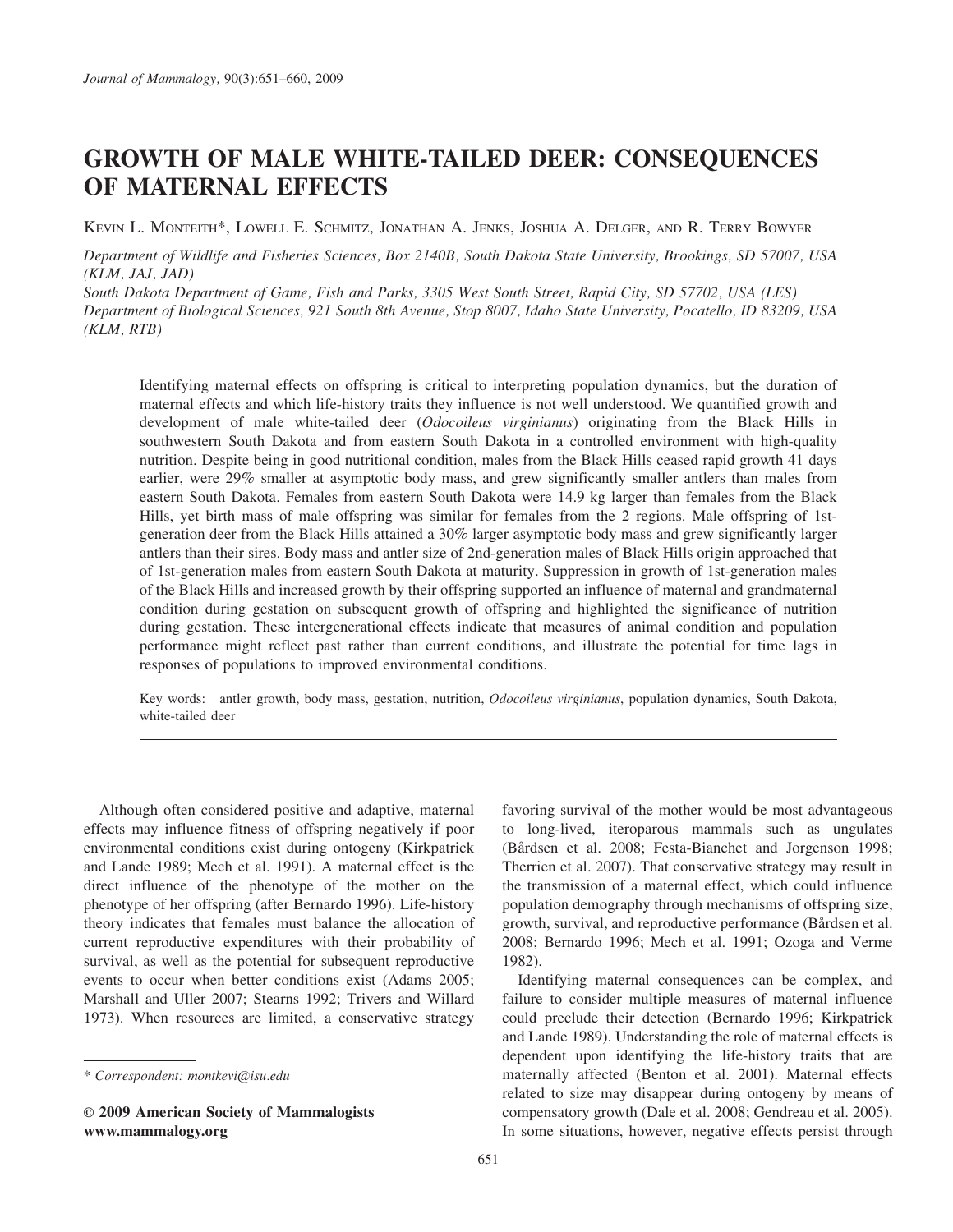adulthood and potentially into subsequent generations (Albon et al. 1987; Mech et al. 1991). Accordingly, intergenerational persistence of maternal effects may cause current fitness to reflect past environmental conditions, further confounding interpretation of population response (Benton et al. 2001; Kirkpatrick and Lande 1989; Mousseau and Fox 1998). Despite the need to infer maternal effects when interpreting population demographics (sensu Bowyer et al. 2005), the duration that maternal effects influence large-mammal populations as well as which life-history traits they influence are not well studied (Gaillard et al. 2000).

White-tailed deer (Odocoileus virginianus) inhabiting South Dakota occupy contrasting landscapes, from the mixed-grass prairies of the eastern portion of the state, which is intensively farmed, to ponderosa pine (Pinus ponderosa) forests of the Black Hills in the southwest (Richardson and Peterson 1974). Although only 1 subspecies of white-tailed deer (O. v. dacotensis) inhabits South Dakota (Baker 1984), deer occupying the Black Hills are smaller than those in the eastern portion of the state; mean body mass of adult female deer from eastern South Dakota was 69 kg (Grovenburg 2007), whereas female white-tailed deer from the Black Hills averaged 46 kg (Osborn 1994).

We measured body mass and antler size to examine patterns of growth of initial cohorts of males (i.e., 1st generation) originating from the Black Hills and from eastern South Dakota, and their male offspring (i.e., 2nd generation). We tested for a negative maternal effect that Schmitz (2000) proposed to explain a disparity in body mass of 1-year-old white-tailed deer from the Black Hills and eastern South Dakota. If 1st-generation males from the Black Hills failed to exhibit increased growth after 1 year of age, we hypothesized that offspring (i.e., 2nd generation) of Black Hills deer, when raised with adequate nutrition in a controlled environment, would exhibit increased growth relative to their sires. Furthermore, if grandmaternal effects were minimized, morphological characteristics of 2nd-generation males of Black Hills origin should be similar to those exhibited by the original cohort of males from eastern South Dakota. We hypothesized that females from eastern South Dakota were not nutritionally stressed because these deer have access to high-quality forage, including agricultural crops (Gladfelter 1984; Richardson and Peterson 1974); therefore, growth of 1st-generation males from eastern South Dakota and their male offspring (2nd generation) should not be suppressed by maternal effects.

#### MATERIALS AND METHODS

Research facility.—We maintained white-tailed deer at the Wildlife and Fisheries Sciences Research Facility at South Dakota State University in Brookings, South Dakota  $(44^{\circ}20^{\prime}N, 96^{\circ}47^{\prime}W)$ . Elevation was 490 m, and temperatures in the region range from  $-29^{\circ}\text{C}$  in winter to 38<sup>°</sup>C in the summer, with a mean annual temperature of  $8^{\circ}$ C (Spuhler et al. 1971). Annual precipitation commonly varies from 33 to 63.5 cm, with snowfall ranging from 63.5 to 114 cm (Spuhler et al. 1971). We confined deer to a 4-ha enclosure that included a  $30 \times 5$ -m structure for shelter. We maintained deer on a diet of shelled corn, pelleted soy-hulls (12% protein), and alfalfa hay offered ad libitum. Deer had access to a limited supply of natural forage within the enclosure. Facilities and procedures for research on captive deer followed guidelines approved by the American Society of Mammalogists (Gannon et al. 2007), and were approved by the Institutional Animal Care and Use Committee (1996) at South Dakota State University (97-A016).

Data collection.—We measured patterns in body mass and antler growth of male white-tailed deer. We used males in our analyses because of a limited sample size for females and variation in reproduction by females across years. Only a small portion of females was allowed to breed each year, which could confound interpretation of maternal influences on growth (Green and Rothstein 1991; Ozoga and Verme 1982; Stearns 1992). First-generation animals were acquired as neonates from 2 regions in South Dakota, Black Hills and eastern South Dakota. Second-generation animals were offspring produced in the research facility by 1st-generation animals from their respective areas of origin (i.e., Black Hills or eastern South Dakota).

We hand-raised animals using consistent husbandry practices throughout the study, which allowed us to control for environmental influences on diet and variability in postnatal investment by mothers. We fed neonates Advance Powdered Lamb Milk Replacer (Milk Specialties Company, Dundee, Illinois) mixed in a 4 to 1 ratio with warm water following a feeding schedule adapted from Buckland et al. (1975), which varied with the age of young deer. Before weaning, we provided young with ad libitum access to Omolene 300 Growth Horse Feed (Purina Feeds LLC, St. Louis, Missouri), a pelleted ration (12–16% protein), shelled corn, and alfalfa hay. From postweaning to adulthood, we maintained deer on a diet of shelled corn, pelleted soy-hulls (12% protein), and alfalfa hay offered ad libitum (Schmitz 2000, 2006).

We weighed 2nd-generation neonates weekly from parturition until weaning on a hanging scale accurate to 45.4 g (model 600; Hanson Scale Company, Shubuta, Mississippi). When body mass was  $>15$  kg, we obtained weights using a walk-on scale accurate to 454 g (model 16; Adrian J. Paul Company, Duncan, Oklahoma). After weaning, deer were weighed during the 2nd week in October, the 1st week in July, and opportunistically throughout the remainder of the year.

We anesthetized males in October using a mixture of Telazol– ketamine HCl–xylazine HCl (2.37 mg/kg, 1.9 mg/kg, and 0.47 mg/kg, respectively; Telazol obtained from Wildlife Pharmaceuticals, Fort Collins, Colorado). We measured the inside spread of the main beams and then sawed antlers off approximately 2.54 cm above the corona using a hack or cable saw. We measured length of each main beam, various measures of beam circumference, and length of all tines  $\geq 2.54$  cm for both antlers to the nearest 0.32 cm with a 0.64-cm steel tape as described by Nesbitt and Wright (1981). Beam circumference was the sum of 4 circumference measurements: the smallest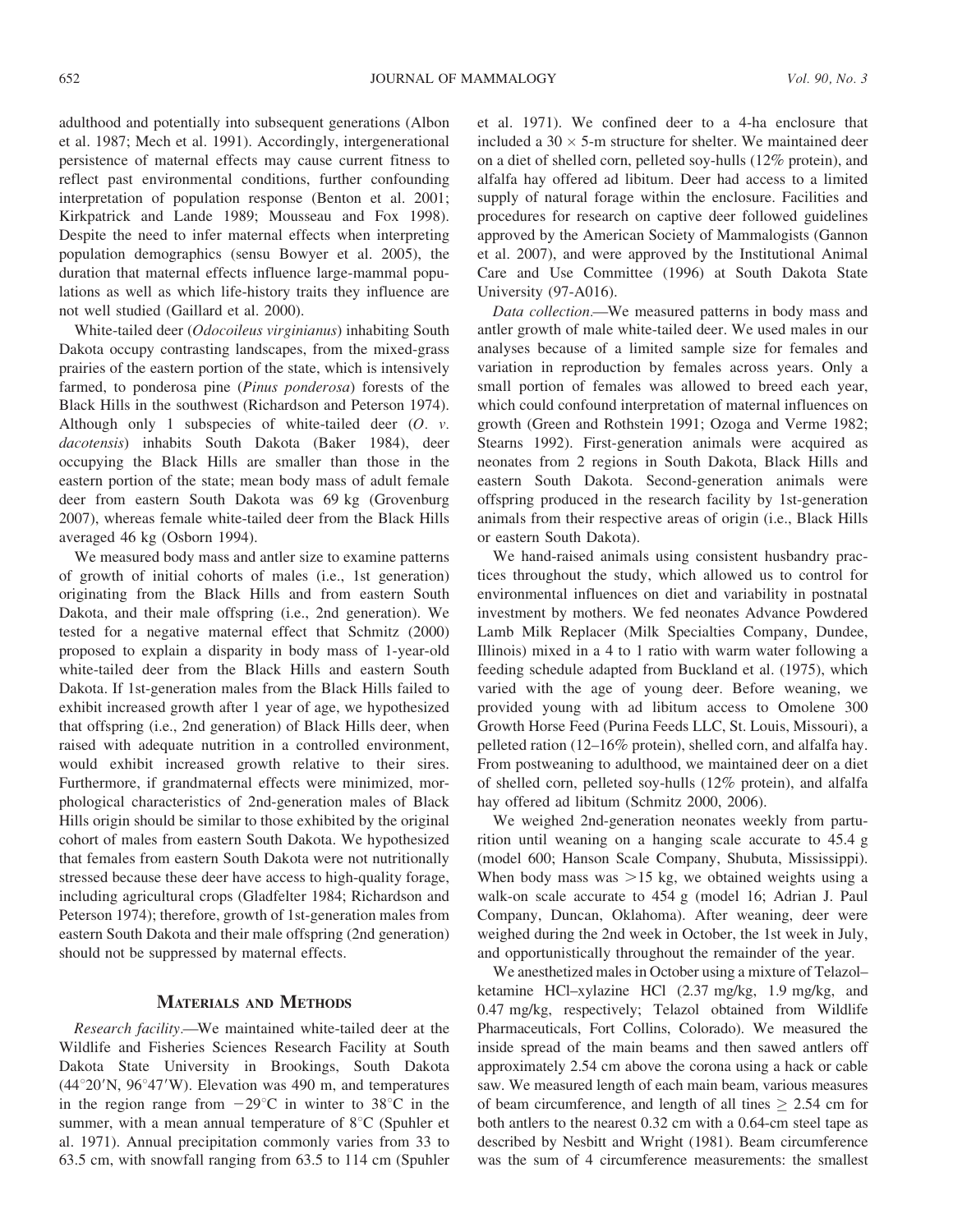circumference above corona and below brow tine, and between each successive pair of tines along the main beam.

Statistical analyses.—We modeled growth of male whitetailed deer from each region by generation with data on body mass acquired throughout the year from birth to 7 years old. We fit the relationship of body mass to age using the von Bertalanffy growth equation (Ricker 1979; Zullinger et al. 1984) with a 3-parameter, nonlinear model:  $M(t) = A[1 1/3e^{-K(t - I)}$ <sup>3</sup>, where M(t) is mass at age t, A is asymptotic body mass (kg), K is a growth-rate parameter  $\left(\text{day}^{-1}\right)$ , and I is age at inflection point (days). Age at the inflection point represented the age at which mass gain began to slow, and, thereby, approximated the duration of rapid postnatal growth for each group. We conducted analyses using the nonlinear model function in SYSTAT 10.0 (SPSS Inc., Chicago, Illinois) using least-squares estimation by the Gauss–Newton method with starting points for iterations set to 0 for estimation of parameters A, K, and I. We considered parameters of the von Bertalanffy growth curve statistically different if 95% confidence intervals did not overlap.

We described antler growth of white-tailed deer relative to age using multiple-regression analysis (Neter et al. 1996). Before fitting those data, we used principal component analysis to derive a single variable that explained most of the variation related to antler size (Bowyer et al. 2001; Stewart et al. 2000). Variables included in the principal component analysis were length of main beams, total tine length, beam circumference measurements, and greatest inside spread of antlers. We expected a curvilinear pattern between antler growth and age because antler size tends to decline in senescent male cervids (Bowyer et al. 2001; Goss 1983; Stewart et al. 2000). We tested the reliability of using principal component 1 (PC1) as an index to overall size of antlers by regressing that composite variable with gross nontypical score (Bowyer et al. 2001), a measure of overall antler size from the Boone and Crockett scoring system (Nesbitt and Wright 1981). We used an F-test to determine whether multiple regressions for antler size for each group differed with respect to generation and area of origin (Zar 1999).

To control for individual variability and repeated sampling of individuals, we also compared peak body mass (in October) and antler size (PC1) relative to age among cohorts using analysis of variance (ANOVA) with repeated measures (Zar 1999). For the repeated-measures analyses, we used data on antler size and body mass from 1.5 to 4.5 years of age because of limited sample size in older age classes, particularly for 2nd-generation males. Sample size in subsequent age classes declined as age progressed because animals had not yet attained that age or had died. Males in this captive population achieved 90% of peak body mass and antler size by 4.5 years old (Schmitz 2006).

To address early life-history characteristics that may confound interpretation of future growth of offspring, we tested for effect of region (i.e., Black Hills versus eastern South Dakota) on fecundity, Julian birth date, maternal mass, and total birth mass of offspring using multivariate analysis of variance (MANOVA). Following a significant main effect in MANOVA, we used canonical correlation analysis to identify variables responsible for overall significance of the main effect (Johnson and Wichern 2002). Variables identified in the canonical analysis were then included as dependent variables in separate ANOVAs with the same main effect (i.e., region). We used a chi-square test to determine if sex ratio of offspring differed between regions (Caughley 1977:79–81). We defined prenatal investment as the proportion of total offspring mass relative to maternal mass (Knott et al. 2005; Robbins and Robbins 1979). We used t-tests to test for differences in prenatal investment and birth mass of males between regions. Before interpretation of results, we examined residual plots of each dependent variable to assess compliance with assumptions of ANOVA. First-generation males sired an average  $(\pm$ SE) of 3.3  $\pm$  0.45 litters over the duration of the study, but never bred the same female in subsequent years. We adopted  $\alpha$  $\leq$  0.02 to compensate for a lack of independence among samples and to avoid a type I error (Bowyer et al. 2007). We used SYSTAT 10.0 for all statistical analyses.

### **RESULTS**

First generation.—The von Bertalanffy growth curve explained  $>97\%$  of the variation in body mass relative to age for male white-tailed deer from South Dakota (Fig. 1). Body mass of 1st-generation males from the Black Hills and eastern South Dakota increased from birth until 4.5 years of age, when asymptotic body mass was achieved (Fig. 1). The growth rate parameter was lower for 1st-generation males from eastern South Dakota than for 1st-generation males from the Black Hills (Table 1). Time of inflection in growth, however, occurred at a significantly later date (41 days) for males from eastern South Dakota than for males from the Black Hills (Table 1). Asymptotic body mass of 1stgeneration males from eastern South Dakota was 41% larger and differed from mass of males originating from the Black Hills (Table 1). When we controlled for repeated sampling of individuals through 4.5 years of age, between-subject effects for annual peak body mass also were significant for 1stgeneration males ( $F = 10.46$ ,  $d.f. = 1, 8, P = 0.012$ ). Firstgeneration males from the Black Hills did not approach body mass exhibited by 1st-generation males from eastern South Dakota, and consequently, did not exhibit increased growth after 1 year of age (Fig. 1).

Principal component 1, which reflected antler size, explained 85% of the variation in measurements of antlers for white-tailed deer and was strongly correlated ( $r^2 = 0.98$ ) with the Boone and Crockett scoring system; eigenvectors for PC1 exhibited similar loading scores (0.87–0.95) among antler characteristics. Antler growth, as indexed by PC1, was suppressed in 1st-generation males from the Black Hills compared with 1st-generation males from eastern South Dakota (Fig. 2). Peak antler growth, as indicated by the curvilinear relationship, occurred at 5.5–6.5 years of age for 1st-generation males from the Black Hills and eastern South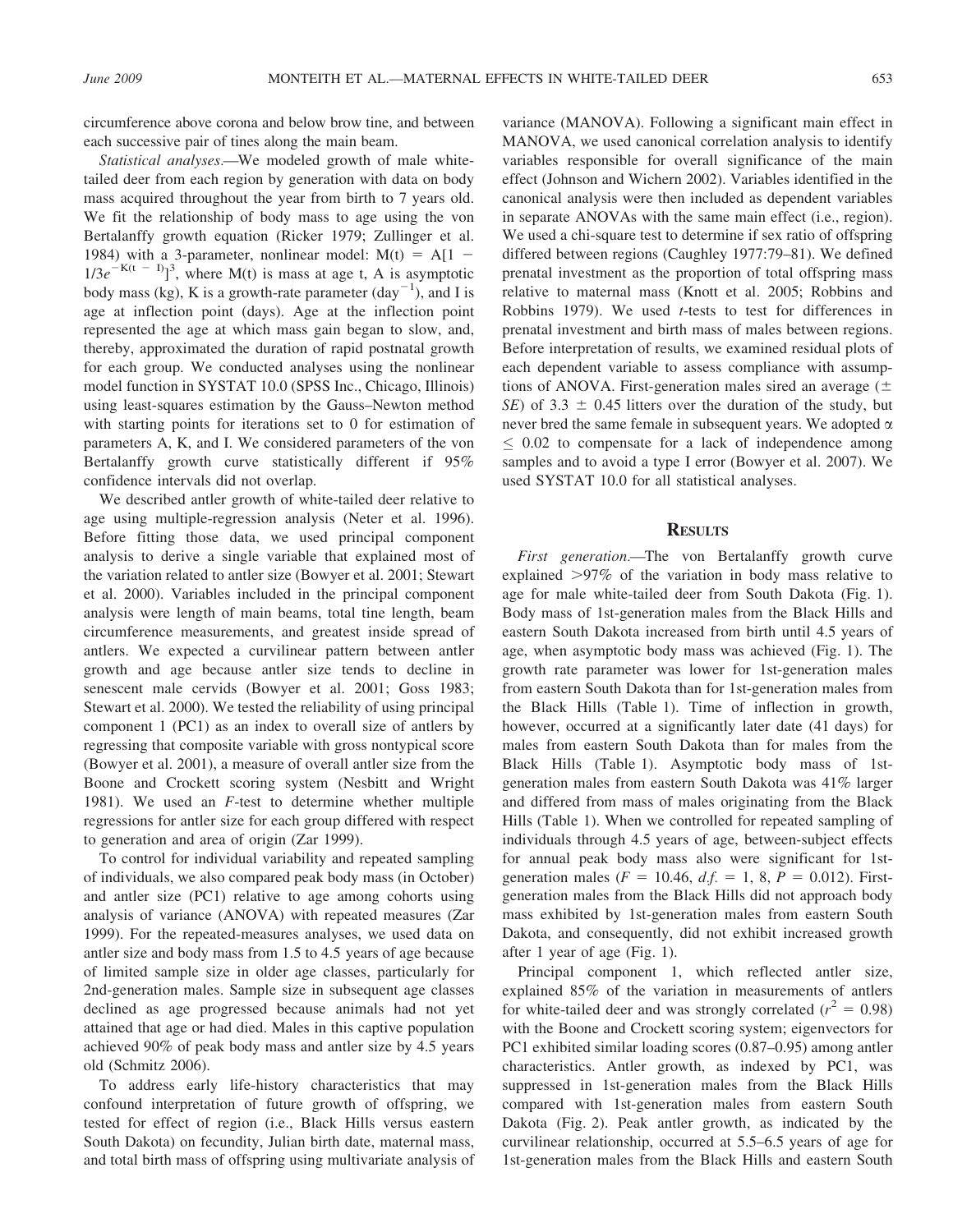

FIG. 1.—Body mass (kg) relative to age (years) of male white-tailed deer (Odocoileus virginianus) raised in captivity fitted with the von Bertalanffy growth curve (South Dakota, 1997–2007). Study animals were composed of original cohorts (1st generation) acquired as neonates from eastern South Dakota and the Black Hills in southwestern South Dakota during 1997–1998. Second-generation young were born in the research facility sired from 1st-generation adults. Sample size indicates number of individual deer and the dashed line represents time to asymptotic body mass (A; Table 1).

Dakota (Fig. 2). Nonetheless, peak antler size was larger for 1st-generation males from eastern South Dakota ( $PC1 = 1.26$ ) than 1st-generation males from the Black Hills ( $PC1 = 0.23$ ). Regression equations for antler growth relative to age differed between 1st-generation males ( $F = 23.64$ ,  $df = 6$ , 62,  $P <$ 0.001), and regional differences in antler growth between 1stgeneration males also were substantiated by repeated-measures ANOVA ( $F = 26.57$ ,  $df = 1, 7, P = 0.001$ ). Firstgeneration males from the Black Hills exhibited both smaller body mass and antler size through maturity compared with 1st-generation males from eastern South Dakota.

Second generation.—Early life-history characteristics (Table 2) differed between offspring born to female white-tailed deer from the Black Hills and those from eastern South Dakota (Wilks'  $\lambda = 0.399, F = 11.66, df. = 4, 34, P < 0.001$ ). Canonical correlation analysis, however, indicated that overall significance was most influenced by maternal mass, which differed between regions ( $F = 48.28$ ,  $d.f. = 1, 34, P < 0.001$ ). Mean body mass of females from the Black Hills was 14.9 kg smaller than that of females from eastern South Dakota (Table 2). Prenatal investment (neonatal proportion of maternal mass  $\pm$  SE) was greater for Black Hills females (0.114  $\pm$ 0.005) than for females from eastern South Dakota (0.099  $\pm$ 0.003;  $t = 2.65$ ,  $df = 36$ ,  $P = 0.012$ ). Females from the Black Hills produced more males than females at birth, whereas females from eastern South Dakota produced more females than males (Table 2), but those patterns were not significant ( $\chi^2$  = 1.19, d.f. = 1, P = 0.276). Birth mass ( $\pm$ 

TABLE 1.—Parameter estimates ( $\pm$  SE) for von Bertalanffy growth curves fitted to growth in body mass (kg) relative to age (days) of male white-tailed deer (*Odocoileus virginianus*) raised in captivity (South Dakota, 1997–2007). Study animals were composed of original cohorts (1st generation) acquired as neonates from eastern South Dakota and the Black Hills in southwestern South Dakota during 1997–1998. Secondgeneration young were born in the research facility and were sired by 1st-generation males from the same region. Different lowercase letters in each column indicate significant differences in growth parameters between groups of males based on 95% confidence intervals.

|                                     |    | Asymptotic body mass |      | Growth constant |        | Age at inflection   |      |
|-------------------------------------|----|----------------------|------|-----------------|--------|---------------------|------|
| Male white-tailed deer              | n  |                      | SE   |                 | SE     |                     | SЕ   |
| 1st-generation Black Hills          |    | 76.42a               | 0.59 | 0.0030a         | 0.0001 | 151.16a             | 3.97 |
| 1st-generation eastern South Dakota |    | 107.58b              | 1.77 | 0.0024h         | 0.0001 | 192.44b             | 7.78 |
| 2nd-generation Black Hills          | 14 | 99.12c               | 0.80 | 0.0030a         | 0.0001 | 189.67b             | 5.66 |
| 2nd-generation eastern South Dakota | 18 | 111.40b              | 1.01 | 0.0033a         | 0.0001 | 189.73 <sub>b</sub> | 5.40 |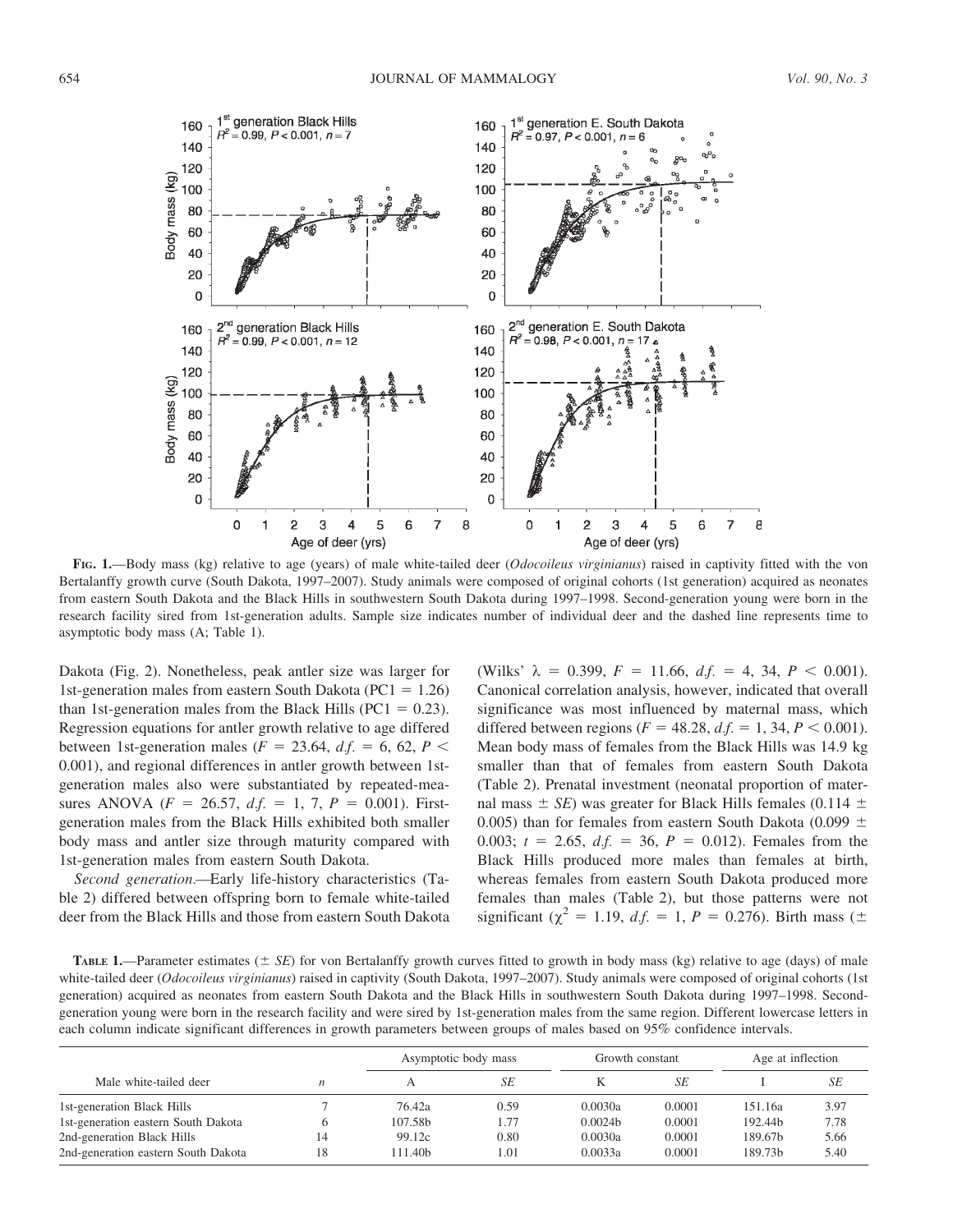

FIG. 2.—Size of antlers, as indexed by principal component 1 (PC1), relative to age (years) of male white-tailed deer (Odocoileus virginianus) raised in captivity (South Dakota, 1997–2007). Positive loadings correspond to larger antlers and negative loadings to smaller antlers. Study animals were composed of original cohorts (1st generation) acquired as neonates from eastern South Dakota and the Black Hills in southwestern South Dakota during 1997–1998. Second-generation young were born in the research facility sired from 1st-generation adults. Sample size indicates number of individual deer and the dashed line represents time to peak antler size.

SE) of 2nd-generation males of Black Hills origin (3.51  $\pm$ 0.12 kg) and eastern South Dakota  $(3.65 \pm 0.10 \text{ kg})$  was similar ( $t = 0.95$ ,  $d.f. = 34$ ,  $P = 0.350$ ).

Patterns of growth in body mass of 2nd-generation males were similar to those of their sires, with asymptotic body mass attained at 4.5 years of age (Fig. 1). Constants for growth rate of 1st- and 2nd-generation males of the Black Hills were identical (Table 1). Asymptotic body mass and point of inflection, however, differed between generations (Table 1). Second-generation males of Black Hills origin exhibited rapid

TABLE 2.—Mean and SE of characteristics of litters born to female white-tailed deer (*Odocoileus virginianus*) that were obtained as neonates from the Black Hills and eastern South Dakota and raised in captivity (South Dakota, 1997–2007). Different lowercase letters in rows indicate significant differences between region of origin (ANOVA for variables identified with canonical correlation analysis following MANOVA except for sex ratio, which was the chi-square test).

|                              | Region of origin   |      |                      |      |  |  |  |
|------------------------------|--------------------|------|----------------------|------|--|--|--|
|                              | <b>Black Hills</b> |      | Eastern South Dakota |      |  |  |  |
| Litter characteristics       | $\bar{X}$          | SЕ   | $\bar{X}$            | SE   |  |  |  |
| Young per female             | 1.92a              | 0.10 | 1.95a                | 0.07 |  |  |  |
| Julian birth date (days)     | 155a               | 2.33 | 153a                 | 1.65 |  |  |  |
| Total birth mass (kg)        | 6.52a              | 0.32 | 7.14a                | 0.23 |  |  |  |
| Maternal mass (kg)           | 57.3a              | 1.75 | 72.2 <sub>b</sub>    | 1.23 |  |  |  |
| Sex ratio (proportion males) | 0.58a              | 0.10 | 0.45a                | 0.07 |  |  |  |

growth for 39 days longer than 1st-generation males from the Black Hills (Table 1). Second-generation males of Black Hills origin attained an asymptotic body mass 30% larger than their sires (Table 1). Repeated-measures analysis further indicated increased growth by 2nd-generation males of Black Hills origin; 1st- and 2nd-generation males of Black Hills origin differed in body mass  $(F = 29.09, d.f. = 1, 7, P = 0.0001)$ . Second-generation males of Black Hills origin also attained greater antler size (PC1 =  $0.75$ ) than their sires (PC1 = 0.23). Despite the small sample size in older age classes, the parabolic relationship indicated that antler growth differed between 1stand 2nd-generation males of the Black Hills ( $F = 11.54$ , d.f. = 6, 56,  $P < 0.001$ ). Furthermore, repeated-measures ANOVA indicated that antler growth differed between generations of males from the Black Hills ( $F = 10.98$ ,  $df = 1, 7, P = 0.013$ ).

Asymptotic body mass (Table 1) and antler size  $(F = 5.86,$  $df = 6$ , 66,  $P < 0.001$ ) of 2nd-generation males of Black Hills origin remained smaller than those of 1st-generation males from eastern South Dakota (Table 1). Nevertheless, 2nd-generation males of Black Hills origin had compensated for 72% of the initial difference in asymptotic body mass that occurred between 1st-generation males and antler size approached that of 1st-generation males from eastern South Dakota (Fig. 2). Moreover, repeated-measures analysis indicated that body mass ( $F = 0.251$ ,  $d.f. = 1, 9, P = 0.251$ ) and antler size ( $F = 2.63$ ,  $df = 1$ ,  $8$ ,  $P = 0.144$ ) relative to age for 2nd-generation males of Black Hills origin and 1st-generation males from eastern South Dakota were similar, although that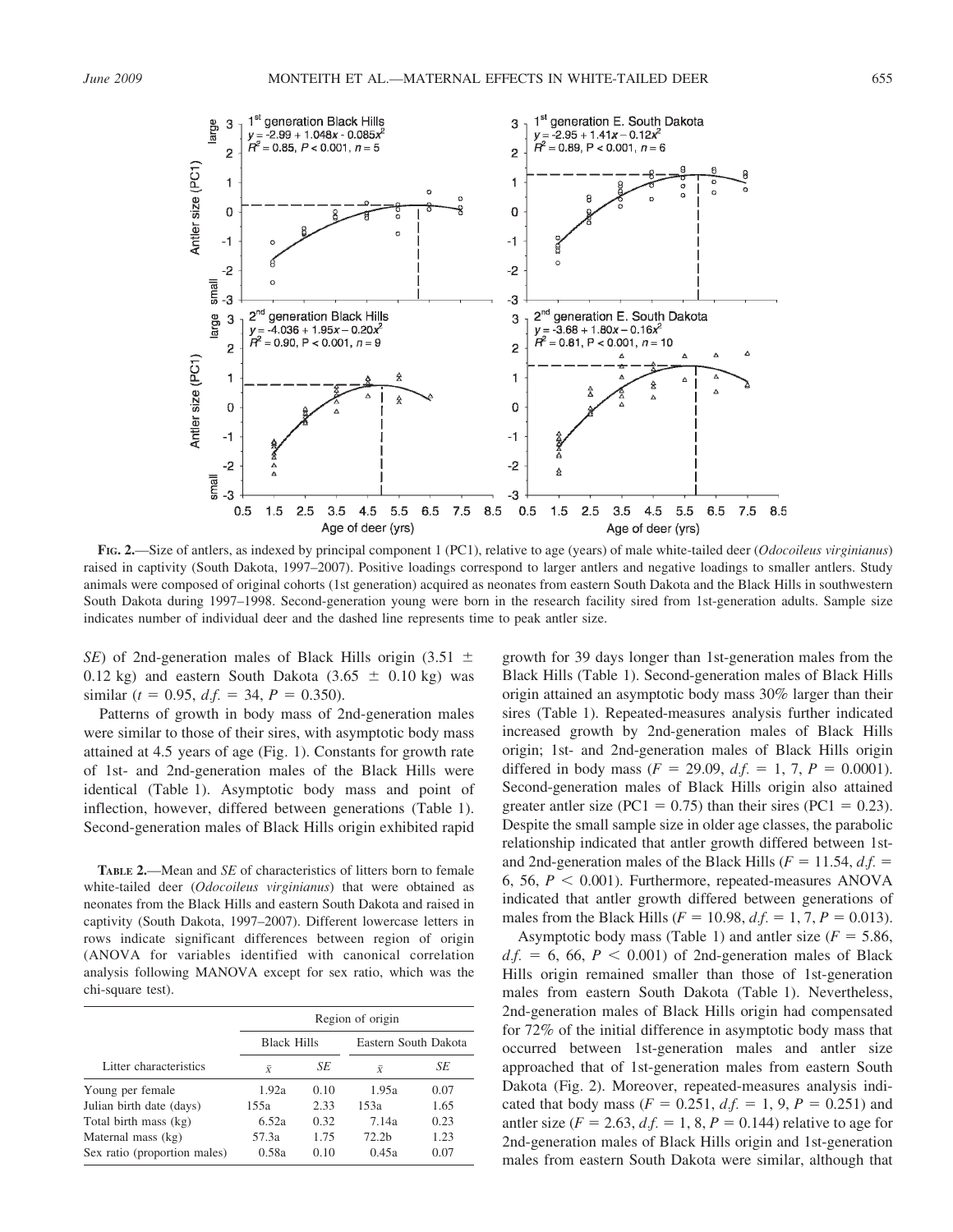outcome likely was influenced by smaller sample size available for repeated-measures ANOVA.

Both 1st- and 2nd-generation males of eastern South Dakota origin exhibited similar patterns of body mass (Fig. 1) and antler size (Fig. 2). Asymptotic body size, growth constant, and age of inflection for growth were similar (Table 1). In addition, annual peak body mass ( $F = 0.34$ ,  $df = 1$ , 10,  $P =$ 0.574) and antler size ( $F = 0.29$ ,  $df = 1$ , 8,  $P = 0.603$ ) up to 4.5 years of age were similar between generations of males of eastern South Dakota origin.

# **DISCUSSION**

Resource limitation can negatively affect growth of male ungulates (Clutton-Brock et al. 1982; Geist 1986; Simard et al. 2008), but release from that limitation is expected to result in improved growth (Ashley et al. 1998; Leberg and Smith 1993). Contrary to that prediction, male white-tailed deer acquired as neonates from the Black Hills and raised in a controlled environment on a high nutritional plane ceased rapid growth at an earlier age and remained smaller in both body mass and antler size compared with males acquired from eastern South Dakota (Figs. 1 and 2). Offspring of those Black Hills males, however, attained a significantly larger body mass and antler size than their sires (Table 1; Fig. 2). Further, 2ndgeneration males of Black Hills origin were only slightly smaller in both body mass and antler size compared with 1stgeneration males from eastern South Dakota (Table 1; Fig. 2). Those results support the maternal effects hypothesis and indicate that maternal condition during gestation led to lifelong consequences on growth for 1st-generation males from the Black Hills. Increased growth in both body mass and antler size exhibited by 2nd-generation males of Black Hills origin indicates a reduction in the negative maternal effect that limited growth of their sires.

One potential shortcoming of our study was that we were unable to directly assess genetic differences between deer from eastern South Dakota and the Black Hills, which might have influenced growth of deer from those regions. Nutritional limitation and intraspecific competition over long periods in the Black Hills may have led to selection of smaller body size to lower absolute nutrient demand (Sinclair and Parkes 2008), a phenomenon that has been observed on islands (Simard et al. 2008). Nonetheless, compensatory growth exhibited by 2ndgeneration males of Black Hills origin makes a substantial genetic effect unlikely, and leads us to conclude that the mostparsimonious explanation for size differences between regions in South Dakota was nutrition.

We also recognize the potential for pseudoreplication because adult males sired  $>1$  young in our sample. Nevertheless, our approach was to replicate the mating system of polygynous white-tailed deer (DeYoung et al. 2006; Ott et al. 2003). Potential bias related to pseudoreplication would be similar for each group of deer, and we controlled for individual effects by using a repeated-measures analysis (Zar 1999). Furthermore, we reduced alpha from 0.05 to 0.02 to compensate for the potential lack of independence among samples and to minimize the potential for a type I error (Bowyer et al. 2007). We acknowledge that sample sizes were small for some of the older age classes of deer; nonetheless, we were able to detect substantial intergenerational differences in body and antler size.

If 2nd-generation males of eastern South Dakota origin also exhibited increases in either body mass or antler size beyond those exhibited by their sires, then the responsive growth by 2nd-generation males of Black Hills origin might have been a result of being raised in a nutritionally controlled environment. Growth patterns of 1st- and 2nd-generation males of eastern South Dakota origin, however, were nearly identical, supporting the hypothesis that growth of deer in eastern South Dakota was not inhibited by negative maternal effects. We hypothesize that deer from eastern South Dakota represent the potential for maximum body mass and antler size for this subspecies in the northern Great Plains. Availability of agricultural crops for food and cover throughout much of the year probably contributed to the accelerated pattern of growth of white-tailed deer from eastern South Dakota (Brinkman et al. 2004; Kramlich 1985; Nixon et al. 1991).

The role of nutrition in modifying fetal sex ratios in ungulates has been well studied (McCullough 1979; Sheldon and West 2004; Verme 1983), yet the plausibility of hypotheses forwarded to explain this phenomenon remains controversial (Cameron 2004; Trivers and Willard 1973). Both litter size and sex ratio at birth can influence subsequent growth of young because of asymmetry in maternal investment, particularly during lactation (Birgersson 1998; Hewison and Gaillard 1999; Hogg et al. 1992). Litter size and sex ratios, however, were similar between females from the Black Hills and eastern South Dakota (Table 2), and we controlled for variability in postnatal investment because all animals were hand-raised under the same husbandry practices. Females from the Black Hills likely increased prenatal investment relative to body mass in response to good nutritional condition to compensate for negative maternal effects. Similarly, Keech et al. (2000) concluded that there was a direct link between reproductive investment and nutritional condition in female moose (*Alces alces*) and survival of their young. Other studies on ungulates also have demonstrated that conditions experienced by individuals in early life have longterm effects on life-history characteristics ranging from survivorship (Kie and White 1985; Mech et al. 1991), to rate of senescence (Nussey et al. 2007), to antler or horn growth (Festa-Bianchet et al. 2000; Kruuk et al. 2002; Schmidt et al. 2001), to life-time reproductive success (Festa-Bianchet et al. 2000; Nussey et al. 2007). Nonetheless, effects of physical condition during early development in those studies included environmental influences, which might further exacerbate effects; we controlled for environmental variation and quantified the potential role of negative maternal effects on growth. Indeed, our experimental design controlled for potential effects of maternal condition on provisioning of young (Therrien et al. 2007, 2008), and for females adjusting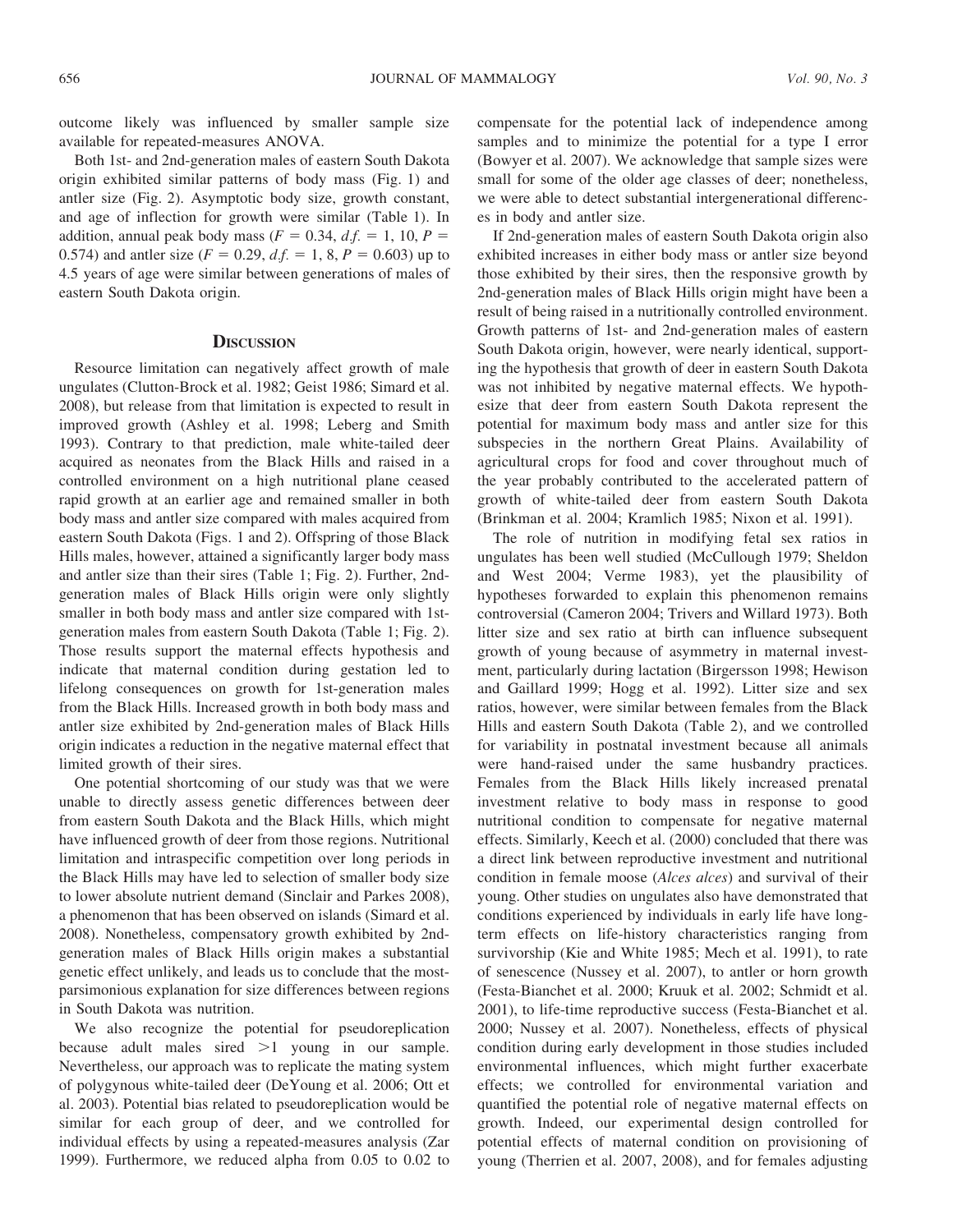maternal investment in neonates in response to current environmental changes (Rachlow and Bowyer 1994).

Intergenerational effects occur when the actions of an individual affect not only its own survivorship and performance, but also that of its offspring and possibly subsequent generations (Livnat et al. 2005). Transmission of effects from environmental conditions from past generations into the phenotypic variation of subsequent generations may result in a time lag in population response (Beckerman et al. 2002; Plaistow et al. 2006). Residual effects of grandmaternal nutrition (i.e., nutritional condition of mothers of 1stgeneration males from the Black Hills) on both body mass and antler size may have continued to persist in 2ndgeneration males of Black Hills origin, because they did not fully attain the antler and body size exhibited by males from eastern South Dakota (Figs. 1 and 2).

Suppression of wildfire in the Black Hills of southwestern South Dakota has lead to canopy closure with decreased quantity and quality of understory vegetation (Larson and Johnson 1999; Richardson and Peterson 1974; Zimmerman et al. 2006). For decades, white-tailed deer in the Black Hills have been in decline (DePerno 1998) and have suffered from poor nutritional condition (Hippensteel 2000; Osborn 1994), as a likely result from overpopulation and habitat deterioration (Leopold et al. 1947; Richardson and Peterson 1974). Nevertheless, we predict that given sufficient time after habitat improvements and subsequent reduction of densitydependent effects, white-tailed deer from the Black Hills should exhibit body mass and antler characteristics comparable to deer from eastern South Dakota. This outcome is supported by the increased growth of 2nd-generation deer from that region, and makes density dependence and habitat deterioration the most likely explanation for this phenomenon.

Consequences of maternal effects.—An intergenerational maternal effect on growth and size at maturity, which was initiated prenatally, highlights the importance of good nutrition during gestation. Most of the cost of gestation is accrued during the last one-third of gestation in white-tailed deer (Pekins et al. 1998; Robbins and Moen 1975; Robbins and Robbins 1979; Verme 1963); hence, adequate nutrition during late winter and early spring is essential unless substantial somatic reserves are present from the previous summer or autumn. Dams in poor physical condition are more likely to give birth to smaller, weaker young, which may predispose young to mortality (Bartmann et al. 1992; Sams et al. 1996), including predation (Cook et al. 1971; Keech et al. 2000; Kie and White 1985; Kunkel and Mech 1994; Nelson and Woolf 1987). Effects of birth mass may have lifelong influences on survival and reproductive success (Albon et al. 1987). We hypothesize that young that survive may experience slow growth, smaller adult body mass, smaller antlers, and consequently, lower fitness.

Environmental conditions during early gestational development of young ungulates can affect the entire cohort and produce long-lasting consequences (Albon et al. 1987; Anderson and Linnell 1997; Forchhammer et al. 2001; Rose

et al. 1998; Töigo et al. 1999). Cohort variability may be the direct result of negative maternal effects acting on growth and subsequent reproductive success of offspring. Post et al. (1997) determined that fluctuations in cohort-specific body weights of red deer (Cervus elaphus) were correlated with winter conditions while the cohort was in utero. Moreover, Albon et al. (1987) documented cohort variability in reproductive performance and survival of red deer that was explained by birth mass, which in turn was influenced by conditions during the last 2 months of gestation. Maternal effects may cause correlations between environmental conditions experienced during early development and fitness components exhibited later in life (Beckerman et al. 2002; Lindström 1999). Our results indicate that conditions during gestation alone can have lifelong consequences for growth and reproduction. For instance, lifelong growth of male whitetailed deer from the Black Hills was likely hampered by both maternal and grandmaternal condition during gestation, but occurred to a lesser degree in subsequent generations under controlled conditions with high-quality forages.

Antler growth and development are affected by the nutritional state of an individual as determined by population density in relation to habitat conditions (Goss 1983; Kruuk et al. 2002; Schmidt et al. 2001, 2007) and are life-history traits that may represent phenotypic quality (Bowyer et al. 2001; Solberg and Sæther 1994; Vanpé et al. 2007). We documented suppression in antler growth caused by a negative maternal effect, despite males being in good nutritional condition. Some studies have concluded that a time lag in population response to improved conditions was a direct result of the delay in recovery of vegetation (Fryxell et al. 1991; McCullough 1979). Despite recovery or substantial improvement of habitat, patterns of growth and population demographics may continue to be suppressed through negative maternal and grandmaternal effects. Biologists should consider the potential for intergenerational maternal effects that persist in young born before conditions improved and for residual maternal effects in growth of subsequent generations.

The intergenerational effects of maternal condition reported herein, and those reported by other research (e.g., Geist 1986; Mech et al. 1991), stress the importance of understanding current and historical nutritional condition of populations before using current data on weather, habitat condition, density, and predation to interpret population dynamics. Interpretation of those relationships may be confounded by maternal effects, where lags in population response to habitat improvement or release from severe density dependence may persist for multiple generations, and consequently, have a destabilizing effect on population dynamics (Benton et al. 2001; Lindström and Kokko 2002). Our results stress the importance of long-term investigations of large, long-lived mammals, particularly when attempting to describe population trajectories in highly variable environments; short-term population demographics can be misleading and yield erroneous conclusions (Kie et al. 2003; McCullough 1990). Having realistic and predictable models of population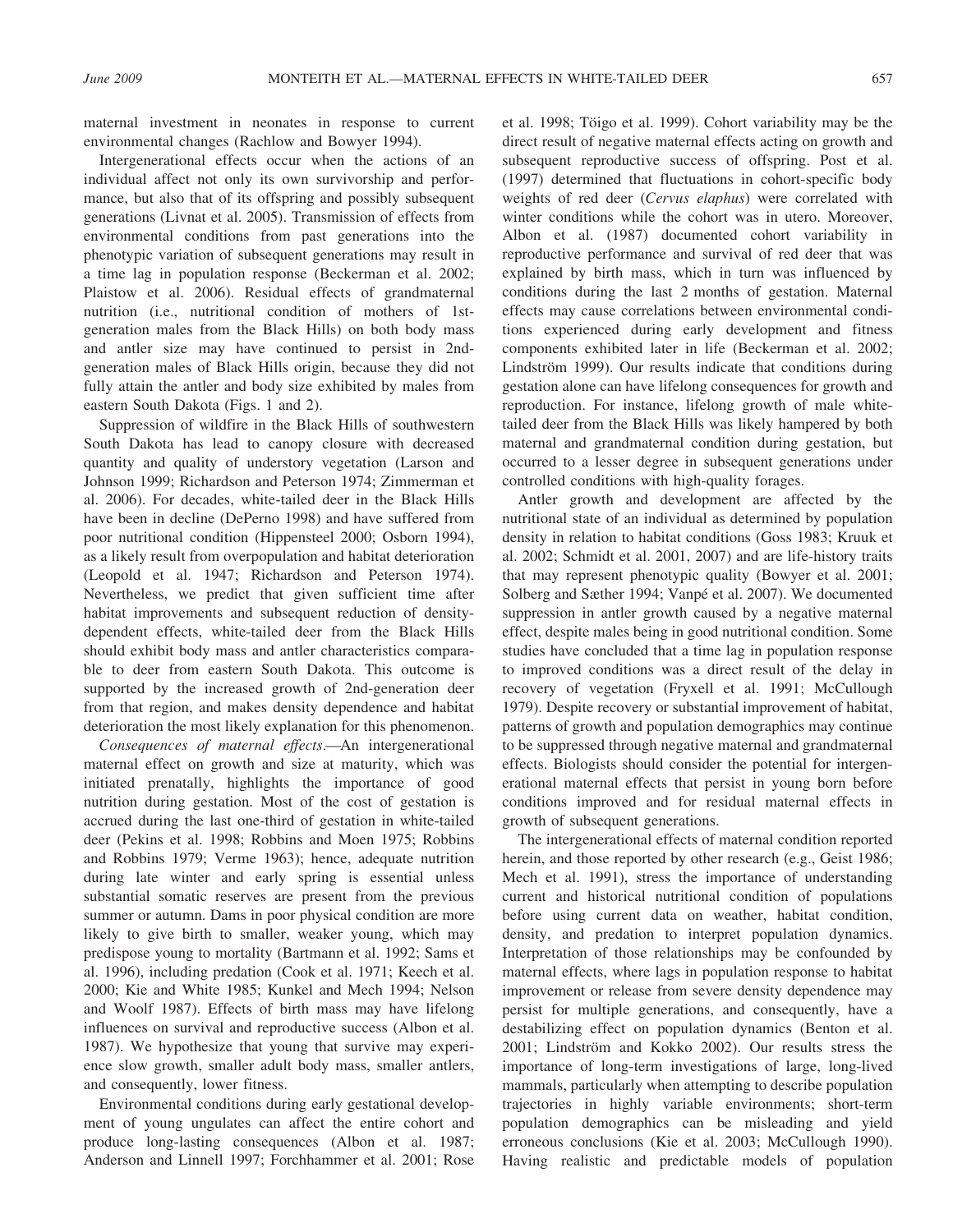dynamics of large ungulates relative to carrying capacity  $(K)$  is of substantial theoretical and applied value (Bowyer et al. 2005; Kie et al. 2003), and we suggest that the consideration of the influence of maternal effects may provide further insights into understanding their dynamics. Moreover, accurate interpretation of predator–prey dynamics may be contingent upon understanding the response in life-history characteristics of ungulates to environmental stochasticity and density-dependent mechanisms (Beckerman et al. 2002; Bowyer et al. 2005). Clearly, more research is needed to elucidate the influence of maternal condition and investment on population dynamics and the evolution of life-history strategies in large ungulates, which may only be possible through long-term studies (Lindström 1999).

## **ACKNOWLEDGMENTS**

Funding for this research was provided by Federal Aid in Wildlife Restoration administered through the South Dakota Department of Game, Fish and Parks (study 75123); South Dakota Agricultural Experiment Station; National Science Foundation/EPSCoR grant EPS-0091948; a Griffith Faculty Research Award presented to JAJ; the Department of Wildlife and Fisheries Sciences at South Dakota State University; and the Department of Biological Sciences at Idaho State University. We appreciate our technicians who contributed to data collection: L. A. Dixon, A. J. Fey, A. R. Monteith, and K. B. Monteith. We thank R. A. Long, K. B. Monteith, T. R. Stephenson, J. C. Whiting, and 2 anonymous reviewers for providing useful comments on this manuscript.

## LITERATURE CITED

- ADAMS, L. G. 2005. Effects of maternal characteristics and climatic variation on birth masses of Alaskan caribou. Journal of Mammalogy 86:506–513.
- ALBON, S. D., T. H. CLUTTON-BROCK, AND F. E. GUINNESS. 1987. Early development and population dynamics in red deer. II. Densityindependent effects and cohort variation. Journal of Animal Ecology 56:69–81.
- ANDERSON, R., AND J. D. C. LINNELL. 1997. Variation in maternal investment in a small cervid; the effects of cohort, sex, litter size and time of birth in roe deer (Capreolus capreolus) fawns. Oecologia 109:74–79.
- ASHLEY, E. P., G. B. McCULLOUGH, AND J. T. ROBINSON. 1998. Morphological responses of white-tailed deer to a severe population reduction. Canadian Journal of Zoology 76:1–5.
- BAKER, R. H. 1984. Origin, classification and distribution. Pp. 1–18 in White-tailed deer ecology and management (L. K. Sowls, ed.). Stackpole Books, Harrisburg, Pennsylvania.
- BÅRDSEN, B., P. FAUCHALD, T. TVERAA, K. LANGELAND, N. G. YOCCOZ, AND R. A. IMS. 2008. Experimental evidence for a risk-sensitive reproductive allocation in a long-lived mammal. Ecology 89:829–837.
- BARTMANN, R. M., G. C. WHITE, AND L. H. CARPENTER. 1992. Compensatory mortality in a Colorado mule deer population. Wildlife Monographs 121:1–39.
- BECKERMAN, A., T. G. BENTON, E. RANTA, V. KAITALA, AND P. LUNDBERG. 2002. Population dynamic consequences of delayed life-history effects. Trends in Ecology & Evolution 17:263–269.
- BENTON, T. G., E. RANTA, V. KAITALA, AND A. P. BECKERMAN. 2001. Maternal effects and the stability of population dynamics in noisy environments. Journal of Animal Ecology 70:590–599.
- BERNARDO, J. 1996. Maternal effects in animal ecology. American Zoologist 36:83–105.
- BIRGERSSON, B. 1998. Male-biased maternal expenditures and associated costs in fallow deer. Behavioral Ecology and Sociobiology 43:87–93.
- BOWYER, R. T., V. C. BLEICH, X. MANTECA, J. C. WHITING, AND K. M. STEWART. 2007. Sociality, mate choice, and timing of mating in American bison (*Bison bison*): effects of large males. Ethology 113:1048–1060.
- BOWYER, R. T., D. K. PERSON, AND B. M. PIERCE. 2005. Detecting topdown versus bottom-up regulation of ungulates by large carnivores: implications for conservation of biodiversity. Pp. 342–261 in Large carnivores and the conservation of biodiversity (J. C. Ray, K. H. Redford, R. S. Steneck, and J. Berger, eds.). Island Press, Washington, D.C.
- BOWYER, R. T., K. M. STEWART, J. G. KIE, AND W. C. GASAWAY. 2001. Fluctuating asymmetry in antlers of Alaskan moose: size matters. Journal of Mammalogy 82:814–824.
- BRINKMAN, T. J., J. A. JENKS, C. S. DEPERNO, B. S. HAROLDSON, AND R. G. OSBORN. 2004. Survival of white-tailed deer in an intensively farmed region of Minnesota. Wildlife Society Bulletin 32:726– 731.
- BUCKLAND, D. E., W. A. ABLER, AND R. L. KIRKPATRICK. 1975. Improved husbandry system for rearing fawns in captivity. Journal of Wildlife Management 39:211–214.
- CAMERON, E. Z. 2004. Facultative adjustment of mammalian sex ratios in support of the Trivers–Willard hypothesis: evidence for a mechanism. Proceedings of the Royal Society of London, B. Biological Sciences 271:1723–1728.
- CAUGHLEY, G. 1977. Analysis of vertebrate populations. Blackburn Press, Caldwell, New Jersey.
- CLUTTON-BROCK, T. H., F. E. GUINNESS, AND S. D. ALBON. 1982. Red deer: behaviour and ecology of two sexes. University of Chicago Press, Chicago, Illinois.
- COOK, R. S., M. WHITE, D. O. TRAINER, AND W. C. GLAZENER. 1971. Mortality of young white-tailed deer fawns in south Texas. Journal of Wildlife Management 35:47–56.
- DALE, B. W., L. G. ADAMS, W. B. COLLINS, K. JOLLY, P. VALKENBURG, AND R. TOBEY. 2008. Stochastic and compensatory effects limit persistence of variation in body mass of young caribou. Journal of Mammalogy 89:1130–1135.
- DEPERNO, C. S. 1998. Habitat selection of a declining white-tailed deer herd in the central Black Hills, South Dakota and Wyoming. Ph.D. dissertation, South Dakota State University, Brookings.
- DEYOUNG, R. W., S. DEMARAIS, R. L. HONEYCUTT, K. L. GEE, AND R. A. GONZALES. 2006. Social dominance and male breeding success in captive white-tailed deer. Wildlife Society Bulletin 34:131– 136.
- FESTA-BIANCHET, M., AND J. T. JORGENSON. 1998. Selfish mothers: reproductive expenditure and resource availability in bighorn ewes. Behavioral Ecology 9:155–150.
- FESTA-BIANCHET, M., J. T. JORGENSON, AND D. REALE. 2000. Early development, adult mass, and reproductive success in bighorn sheep. Behavioral Ecology 111:633–639.
- FORCHHAMMER, M. C., T. H. CLUTTON-BROCK, J. LINDSTROM, AND S. D. ALBON. 2001. Climate and population density induce long-term cohort variation in a northern ungulate. Journal of Animal Ecology 70:721–729.
- FRYXELL, J. M., D. J. T. HUSSELL, A. B. LAMBERT, AND P. C. SMITH. 1991. Time lags and population fluctuations in white-tailed deer. Journal of Wildlife Management 55:377–385.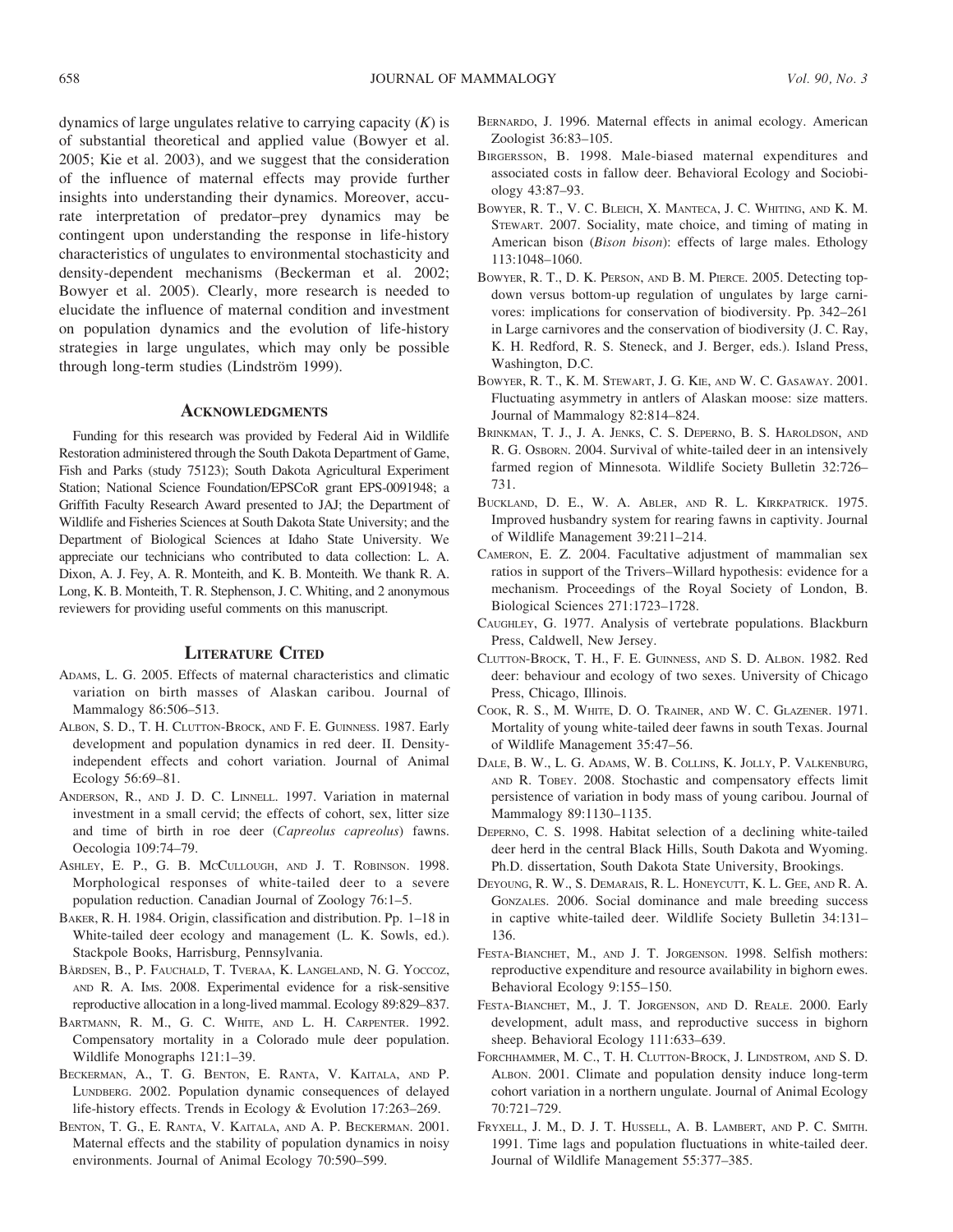- GAILLARD, J. M., M. FESTA-BIANCHET, N. G. YOCCOZ, A. LOISON, AND C. TOGO. 2000. Temporal variation in fitness components and population dynamics of large herbivores. Annual Review of Ecology and Systematics 31:367–393.
- GANNON, W. L., R. S. SIKES, and the Animal Care and Use Committee of the American Society of Mammalogists. 2007. Guidelines of the American Society Mammalogists for the use of wild mammals in research. Journal of Mammalogy 88:809–823.
- GEIST, V. 1986. Super antlers and pre–World War II European research. Wildlife Society Bulletin 14:91–94.
- GENDREAU, Y., S. D. CÔTÉ, AND M. FESTA-BIANCHET. 2005. Maternal effects on post-weaning and social development in juvenile mountain goats (Oreamnos americanus). Behavioral Ecology and Sociobiology 58:237–246.
- GLADFELTER, H. L. 1984. Midwest agricultural region. Pp. 1–18 in White-tailed deer ecology and management (L. K. Sowls, ed.). Stackpole Books, Harrisburg, Pennsylvania.
- GOSS, R. J. 1983. Deer antlers: regeneration, function, and evolution. Academic Press, New York.
- GREEN, W. C. H., AND A. ROTHSTEIN. 1991. Trade-offs between growth and reproduction in female bison. Oecologia 86:521–527.
- GROVENBURG, T. W. 2007. Movement patterns of white-tailed deer in east central South Dakota relative to winter ranges and management unit boundaries. M.S. thesis, South Dakota State University, Brookings.
- HEWISON, A. J. M., AND J. M. GAILLARD. 1999. Successful sons or advantaged daughters? The Trivers–Willard model and sex-biased maternal investment in ungulates. Trends in Ecology & Evolution 14:229–234.
- HIPPENSTEEL, B. A. 2000. Nutritional condition of white-tailed deer in the central Black Hills, South Dakota: influence of habitat and elk competition. M.S. thesis, South Dakota State University, Brookings.
- HOGG, J. T., C. C. HASS, AND D. A. JENNI. 1992. Sex-biased maternal expenditures in Rocky-Mountain bighorn sheep. Behavioral Ecology and Sociobiology 31:243–251.
- JOHNSON, R. A., AND D. W. WICHERN. 2002. Applied multivariate statistical analysis. 5th ed. Prentice Hall, Inc., Upper Saddle River, New Jersey.
- KEECH, M. A., R. T. BOWYER, J. M. VER HOEF, R. D. BOERTJE, B. W. DALE, AND T. R. STEPHENSON. 2000. Life-history consequences of maternal condition in Alaskan moose. Journal of Wildlife Management 64:450–462.
- KIE, J. G., R. T. BOWYER, AND K. M. STEWART. 2003. Ungulates in western coniferous forests: habitat relationships, population dynamics, and ecosystem. Pp. 296–340 in Mammal community dynamics (C. J. Zabel and R. G. Anthony, eds.). Cambridge University Press, Cambridge, United Kingdom.
- KIE, J. G., AND M. WHITE. 1985. Population dynamics of white-tailed deer (Odocoileus virginianus) on the Welder Wildlife Refuge, Texas. Southwestern Naturalist 30:105–118.
- KIRKPATRICK, M., AND R. LANDE. 1989. The evolution of maternal characters. Evolution 43:485–503.
- KNOTT, K. K., P. S. BARBOZA, AND R. T. BOWYER. 2005. Growth in arctic ungulates: postnatal development and organ maturation in Rangifer tarandus and Ovibos moschatus. Journal of Mammalogy 86:121–130.
- KRAMLICH, T. J. 1985. Evaluation of seasonal habitat use by whitetailed deer in eastern South Dakota. M.S. thesis, South Dakota State University, Brookings.
- KRUUK, L. E. B., J. SLATE, J. M. PEMBERTON, S. BROTHERSTONE, F. GUINNESS, AND T. CLUTTON-BROCK. 2002. Antler size in red deer: heritability and selection but no evolution. Evolution 56:1683–1695.
- KUNKEL, K. E., AND L. D. MECH. 1994. Wolf and bear predation on white-tailed deer fawns in northeastern Minnesota. Canadian Journal of Zoology 72:1557–1565.
- LARSON, G. E., AND J. R. JOHNSON. 1999. Plants of the Black Hills and Bear Lodge Mountains. Fenske Media Corporation, Rapid City, South Dakota.
- LEBERG, P. L., AND M. H. SMITH. 1993. Influence of density on growth of white-tailed deer. Journal of Mammalogy 74:723–731.
- LEOPOLD, A., L. K. SOWLS, AND D. L. SPENCER. 1947. A survey of overpopulated deer ranges in the United States. Journal of Wildlife Management 11:162–177.
- LINDSTRÖM, J. 1999. Early development and fitness in birds and mammals. Trends in Ecology & Evolution 14:343–348.
- LINDSTRÖM, J., AND H. KOKKO. 2002. Cohort effects and population dynamics. Ecology Letters 5:338–344.
- LIVNAT, A., S. W. PACALA, AND S. A. LEVIN. 2005. The evolution of intergenerational discounting in offspring quality. American Naturalist 165:311–321.
- MARSHALL, D. J., AND T. ULLER. 2007. When is a maternal effect adaptive? Oikos 116:1957–1963.
- MCCULLOUGH, D. R. 1979. The George Reserve deer herd: population ecology of a K-selected species. University of Michigan Press, Ann Arbor.
- MCCULLOUGH, D. R. 1990. Detecting density dependence: filtering the baby from the bath water. Transactions of the North American Wildlife and Natural Resources Conference 55:534–543.
- MECH, L. D., M. E. NELSON, AND R. E. MCROBERTS. 1991. Effects of maternal and grandmaternal nutrition on deer mass and vulnerability to wolf predation. Journal of Mammalogy 72:146–151.
- MOUSSEAU, T. A., AND C. W. FOX. 1998. The adaptive significance of maternal effects. Trends in Ecology & Evolution 13:403–407.
- NELSON, T. A., AND A. WOOLF. 1987. Mortality of white-tailed deer fawns in southern Illinois. Journal of Wildlife Management 51:326–329.
- NESBITT, W. H., AND P. L. WRIGHT. 1981. Records of North American big game. Boone and Crockett Club, Alexandria, Virginia.
- NETER, J., M. H. KUTNER, C. J. NACHTSHEIM, AND W. WASSERMAN. 1996. Applied linear statistical models. 4th ed. McGraw-Hill, Boston, Massachusetts.
- NIXON, C. M., L. P. HANSEN, P. A. BREWER, AND J. E. CHELSVIG. 1991. Ecology of white-tailed deer in an intensively farmed region of Illinois. Wildlife Monographs 118:1–77.
- NUSSEY, D. H., E. B. KRUUK, A. MORRIS, AND T. H. CLUTTON-BROCK. 2007. Environmental conditions in early life influence ageing rates in a wild population of red deer. Current Biology 17:1000–1001.
- OSBORN, R. G. 1994. Winter diet and nutritional condition of whitetailed deer in the northern Black Hills, South Dakota. M.S. thesis, South Dakota State University, Brookings.
- OTT, J. R., ET AL. 2003. Comparative mating success of male whitetailed deer in relation to age and antler quality. Proceedings of the Annual Southeast Deer Study Group 26:21.
- OZOGA, J. J., AND L. J. VERME. 1982. Physical and reproductive characteristics of a supplementally fed white-tailed deer herd. Journal of Wildlife Management 46:281–301.
- PEKINS, P. J., K. S. SMITH, AND W. W. MAUTZ. 1998. The energy cost of gestation in white-tailed deer. Canadian Journal of Zoology 76:1091–1097.
- PLAISTOW, S. J., C. T. LAPSLEY, AND T. G. BENTON. 2006. Contextdependent intergenerational effects: the interaction between past and present environments and its effect on population dynamics. American Naturalist 167:206–215.